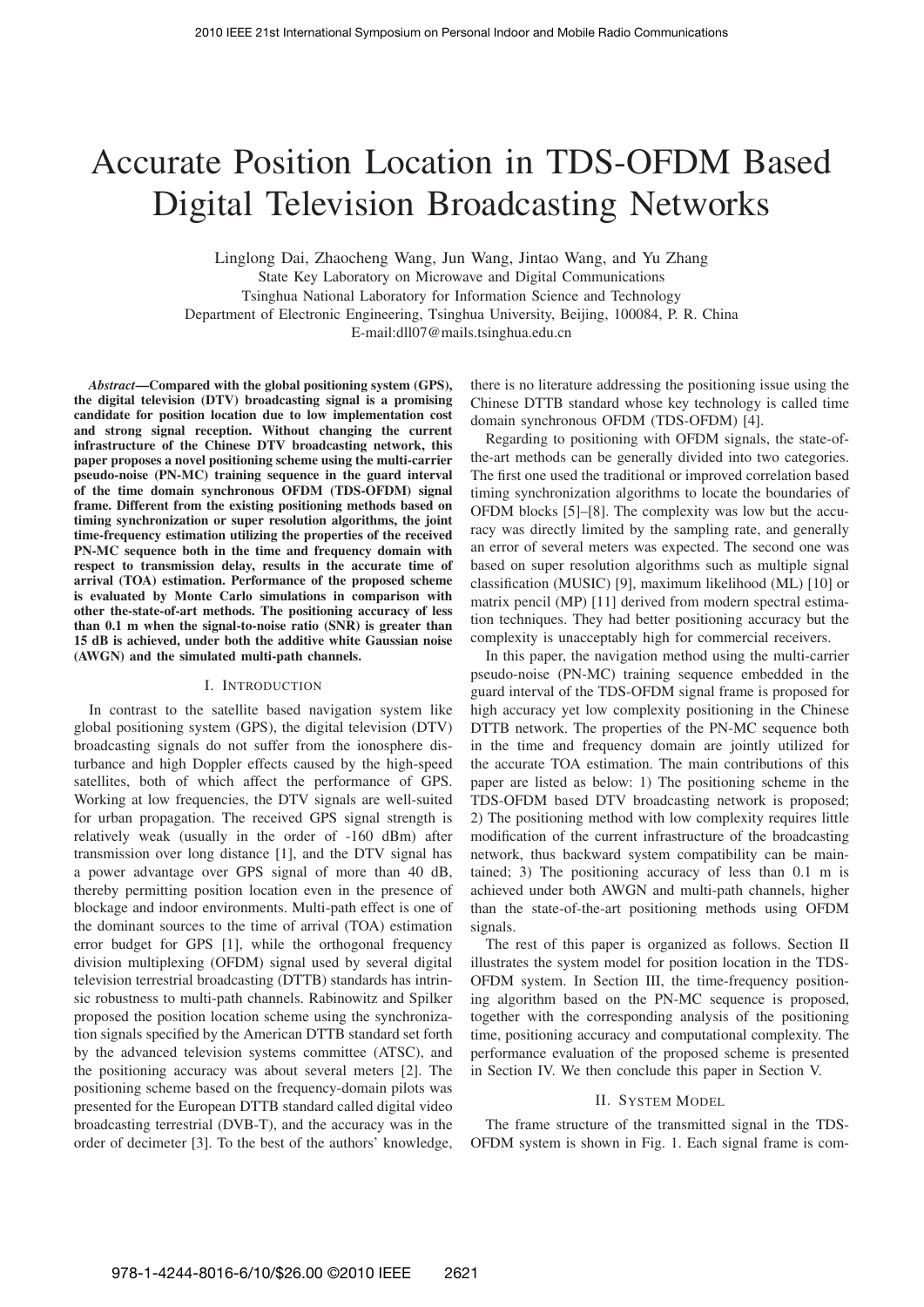

Fig. 1. Frame structure of the TDS-OFDM system.

posed of the inverse discrete Fourier transform (IDFT) block and the guard interval, which consists of the training sequence (TS) and its cyclic extension. Besides synchronization and channel estimation, the TS will be also used for positioning in this paper, without changing the digital broadcasting network infrastructure.

The continuous channel impulse response (CIR) is modeled as a finite impulse response (FIR) filter

$$
h(t) = \sum_{l=0}^{L-1} h_l \delta(t - \tau_l),
$$
 (1)

where L is the total number of the paths,  $h_l$  is the amplitude and  $\tau_l$  is the time delay of the *l*th path. Even if some time delays of the actual channel might not be integer multiple of sampling period  $T<sub>s</sub>$  at the receiver, the discrete CIR can be modeled as [12]

$$
h(n) = \sum_{l=0}^{L-1} h_l \delta(n - n_l),
$$
 (2)

where  $n_l$  is the integer delay corresponding to  $\tau_l$ .

After passing through the multi-path wireless channel with the propagation delay of  $\tau_d$ , the received TS is

$$
r(t) = p(t) * h(t) * \delta(t - \tau_d) + w(t)
$$
  
= 
$$
\sum_{l=0}^{L-1} h_l p(t - \tau_l - \tau_d) + w(t),
$$
 (3)

where  $p(t)$  is the time-domain transmitted TS,  $*$  is the linear convolution operator, and  $w(t)$  is the additive white Gaussian noise (AWGN) with zero mean and the variance of  $\sigma^2$ .

The transmission delay normalized by the sampling period is denoted as

$$
\theta = \frac{\tau_d}{T_s} = \theta_I + \theta_F,\tag{4}
$$

where  $\theta_I$  is the normalized integral delay, and  $\theta_F \in$  $(-0.5, +0.5]$  is the normalized fractional delay, respectively. The distance from the transmitter to the receiver is

$$
D = \tau_d c = \theta T_s c,\tag{5}
$$

where  $c = 3 \times 10^8$  m/s is the speed of light in the free space. The method of using the training sequence to estimate the distance is the topic of the following section.

## III. POSITIONING IN THE TDS-OFDM SYSTEM

In this section, the PN-MC training sequence is firstly presented, and then the time-frequency positioning algorithm is addressed. The positioning time, accuracy and complexity are also analyzed in the sequel.

# *A. Multi-Carrier PN (PN-MC) Sequence*

Instead of the single carrier PN sequence usually used in TDS-OFDM system, the multi-carrier PN (PN-MC) sequence can be also adopted as the TS. The time-domain PN-MC sequence  $\mathbf{p} = {p(n)}_{n=0}^{N-1}$  is generated by

$$
p(n) = \frac{1}{\sqrt{N}} \sum_{k=0}^{N-1} P(k) \exp(j\frac{2\pi}{N}nk),
$$
 (6)

where  $\mathbf{P} = \{P(k)\}_{k=0}^{N-1}$  is the frequency-domain PN sequence<br>whose elements are either +1 or -1. Compared with the tradiwhose elements are either +1 or -1. Compared with the traditional single carrier PN sequence, PN-MC has the following two features:

1) *Good Channel Estimation Performance*: According to [13], minimum channel estimation error could be achieved if the TS has constant envelope in the frequency domain, i.e.,

$$
|P(0)| = |P(1)| = |P(2)| = \dots = |P(N-1)|. \tag{7}
$$

Obviously, the PN-MC sequence satisfies this rule, while the PN sequence does not.

2) *Ideal Autocorrelation for Synchronization*: Due to the constant envelope in the frequency domain, the PN-MC sequence has perfect autocorrelation function

$$
R_c(\tau) = \sum_{k=0}^{N-1} p(n) p^* ((n+\tau))_N = \begin{cases} N & \tau = 0 \\ 0 & \tau \neq 0 \end{cases}, \quad (8)
$$

where  $(\cdot)^*$  is the complex conjugation, and  $((\cdot))_N$  is the modulo-N operator. However, the autocorrelation of the PN sequence is good but not ideal.

Therefore, the PN-MC sequence can be used for channel estimation and synchronization, having better performances than the PN sequence.

#### *B. Time-Frequency Positioning Algorithm*

The continuous time-domain PN-MC can be expressed as

$$
p(t) = \frac{1}{\sqrt{N}} \sum_{k=0}^{N-1} P(k) \exp(j2\pi f_k t),
$$
 (9)

where  $f_k = kf_0$  is the frequency of the kth subcarrier,  $f_0 =$  $1/NT_s$  is the subcarrier frequency spacing. The corresponding received signal in (3) can be rewritten as

$$
r(t) = \frac{1}{\sqrt{N}} \sum_{l=0}^{L-1} h_l \sum_{k=0}^{N-1} P(k) \exp\left(j2\pi \frac{k}{NT_s}(t - \tau_l - \tau_d)\right) + w(t).
$$
\n(10)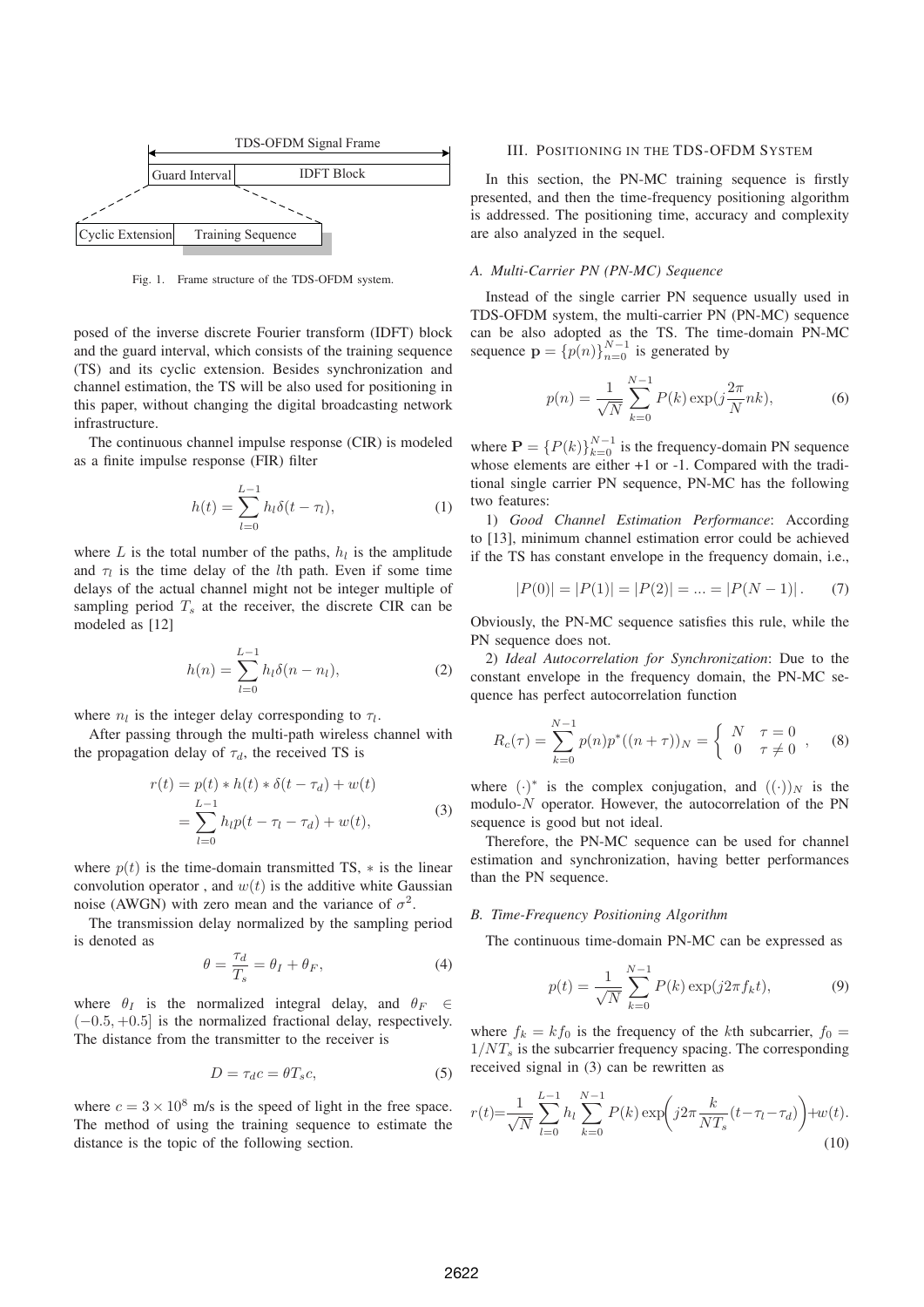Sampling the received signal with the time interval of the symbol duration  $T<sub>s</sub>$  will generate the discrete-time samples as

$$
r(n) = \frac{1}{\sqrt{N}} \sum_{l=0}^{L-1} h_l \sum_{k=0}^{N-1} P(k) \cdot \exp\left(j \frac{2\pi}{N} k(n - n_l)\right) \cdot \exp\left(-j \frac{2\pi}{N} k \theta_I\right) \cdot \exp\left(-j \frac{2\pi}{N} k \theta_F\right) + w(n),
$$
\n(11)

where  $w(n)$  is the noise term. The corresponding signal over the kth subcarrier is

$$
R(k) = \sum_{l=0}^{L-1} h_l \exp\left(-j\frac{2\pi}{N}kn_l\right)
$$
  
\n
$$
\left[P(k)\exp\left(-j\frac{2\pi}{N}k\theta_F\right)\right] \exp\left(-j\frac{2\pi}{N}k\theta_I\right) + W(k)
$$
  
\n
$$
= \left[H(k)P(k)\exp\left(-j\frac{2\pi}{N}k\theta_F\right)\right] \exp\left(-j\frac{2\pi}{N}k\theta_I\right) + W(k),
$$
\n(12)

where  $W(k)$  is the DFT output of  $w(n)$ ,  $H(k)$  is the channel frequency response (CFR) of the CIR

$$
H(k) = \sum_{l=0}^{L-1} h_l \exp\left(-j\frac{2\pi}{N}kn_l\right).
$$
 (13)

It is clear that the impact of the transmission delay  $\theta$  on the received PN-MC sequence lies in two aspects:

1) Time shift by  $\theta_I$  samples in the time domain.

2) Phase rotation by  $-j\frac{2\pi}{N}k\theta_F$  in the frequency domain.

The joint time-frequency processing utilizing those properties both in the time and frequency domain will be used for high accuracy positioning.

Estimating the time shift of the received signal is equivalent to the traditional timing synchronization of the communication systems, which can be realized by correlating the local PN-MC sequence with the received signal [14]

$$
\widehat{\theta}_I = \arg\max_{d} \left\{ p((n-d))_N \cdot r^*(n) \right\},\tag{14}
$$

where  $\hat{\theta}_I$  is the estimated integral delay. Due to the perfect autocorrelation of the PN-MC sequence denoted by (8), the correlation peak is confirmed when  $d = \theta_I$ .

For actual communication systems, it suffices to locate the beginning of each transmission block within one sampling period for correct demodulation, since the fractional delay is inherently compensated by the one-tap frequency-domain equalization [15]. In other words, the fractional delay  $\theta_F$  is usually ignored for data recovery. However, for positioning systems, it has to be exactly estimated for high positioning accuracy, because the estimation accuracy provided by the integral delay estimation is strictly limited by the sampling period. For TDS-OFDM system with the sampling rate of 7.56 MHz, the distance error turns out to be  $(T_s/2)$  c, which equals to about 20 m. Even for the over-sampling by the factor of four (e.g., the sampling rate is 30.24 MHz), the estimation error is about 5 m, which is not enough for accurate positioning.

After compensating the time-domain effect due to the integral delay  $\hat{\theta}_I$ , the frequency-domain received PN-MC sequence on the kth subcarrier is

$$
R(k) = H(k)P(k)\exp\left(-j\frac{2\pi}{N}k\theta_F\right) + W(k).
$$
 (15)

According to [16], under the assumption that correct channel estimation has been obtained before the fractional delay estimation, the received PN-MC sequence could be simplified as

$$
C(k) = \frac{R(k)}{H(k)P(k)} = \exp\left(-j\frac{2\pi}{N}k\theta_F\right) + W'(k), \quad (16)
$$

where  $W'(k) = W(k)/(H(k)P(k))$  is the noise term. For examplicity  $W'(k)$  is omitted in the following mathematical simplicity,  $W'(k)$  is omitted in the following mathematical<br>deduction deduction.

The G-lag autocorrelation of  $C(k)$  reads

$$
Z(G) = \sum_{k=0}^{N-G-1} C(k) \cdot C^*(k+G) = \exp\left(j\frac{2\pi}{N}G\theta_F\right).
$$
 (17)

To avoid the phase ambiguity problem [17], the differential sequence corresponding to adjacent two elements from (17) is generated as

$$
D(G) = Z^*(G)Z(G+1) = \exp\left(j\frac{2\pi}{N}\theta_F\right). \tag{18}
$$

The unbiased TOA estimation can be derived by averaging the phase of the differential sequence of  $D(G)$ 

$$
\widehat{\theta}_F = \frac{N}{2\pi(N/2 - 1)} \sum_{G=1}^{N/2 - 1} \arg\{D(G)\}.
$$
 (19)

Note that the fractional delay estimation accuracy is increased by the averaging process in (19).

The transmission distance estimation for positioning is

$$
\widehat{D} = \left(\widehat{\theta}_I + \widehat{\theta}_F\right)T_s c. \tag{20}
$$

#### *C. Positioning Time*

It is sufficient to process snapshots lasting one TDS-OFDM signal frame to track the PN-MC sequence, thus fast positioning speed could be achieved. The average time for the first positioning of the proposed method is

$$
T_p = \int_0^{T_C} (T_C + T_{PN} - t) \frac{1}{T_F} dt + \int_{T_C}^{T_F} (T_C + T_{PN} + T_F - t) \frac{1}{T_F} dt
$$
  
=  $\frac{T_F}{2} + T_{PN}$ , (21)

where  $T_C$ ,  $T_{PN}$  and  $T_F$  denotes the duration of the cyclic extension, the PN-MC sequence and the TDS-OFDM signal frame, respectively. For the PN420 mode of the TDS-OFDM system, the positioning time is 589.3  $\mu s$ , and 692.6  $\mu s$  for the PN945 mode, much shorter than the first positioning time of several minutes in GPS [1].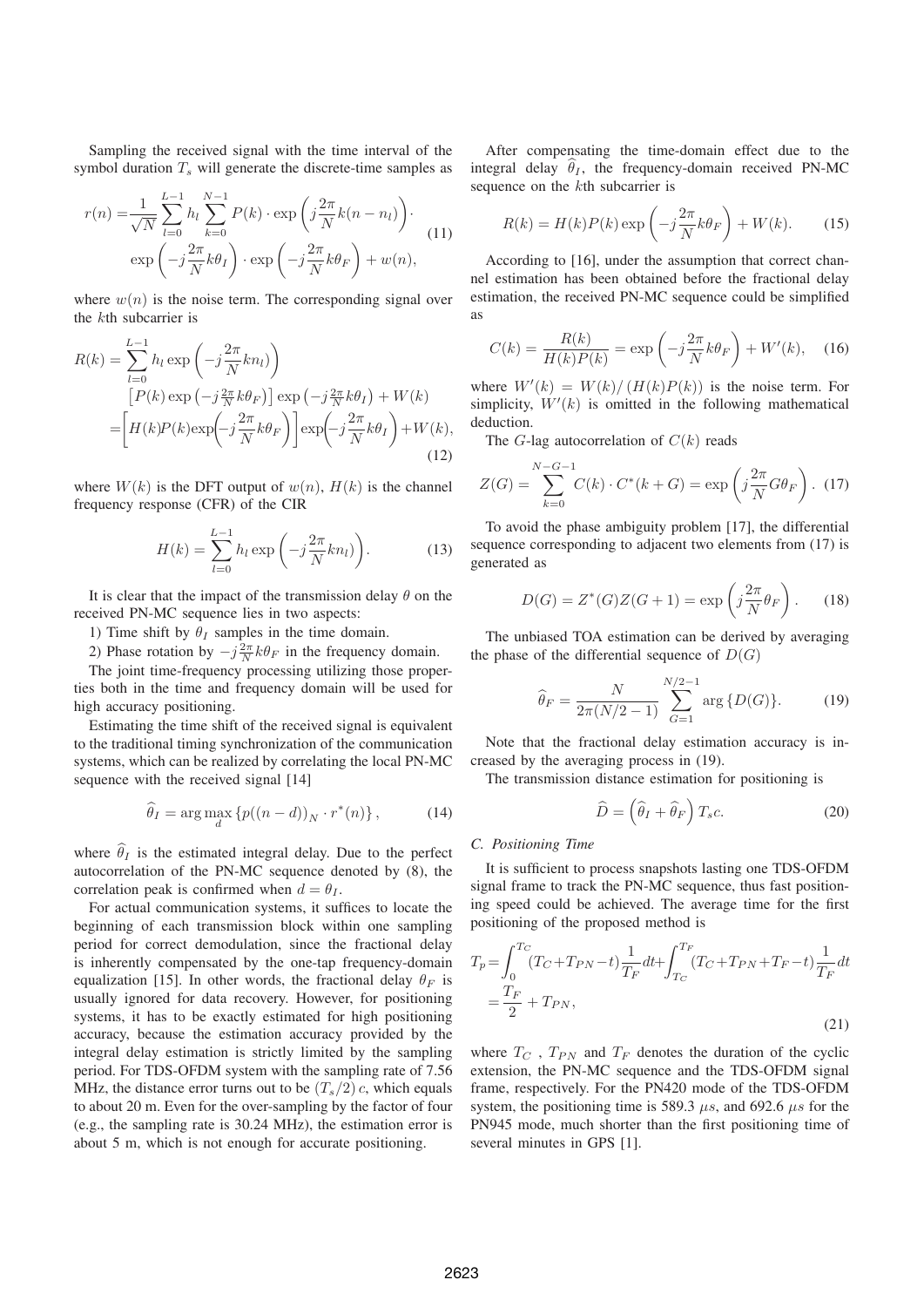#### *D. Positioning Accuracy*

The theoretical Cramer-Rao lower bound (CRLB) of the unbiased parameter estimation based on a discrete-time observation model is given as [18]

$$
CRLB\left(\frac{2\pi}{N}\widehat{\theta}_F\right) = \frac{6}{\gamma N^2(N-1)},\tag{22}
$$

where  $\gamma = 1/\sigma^2$  is the signal-to-noise ratio (SNR). From (20), the positioning accuracy of the proposed scheme can be derived as

$$
CRLB(\widehat{D}) = \frac{3T_s^2c^2}{2\pi^2\gamma(N-1)}.
$$
\n(23)

## *E. Computational Complexity*

Table I compares the computational complexity of proposed positioning scheme with other two types of methods based on conventional synchronization and super resolution algorithms.

TABLE I COMPUTATIONAL COMPLEXITY COMPARISON.

| Method                                     | Complexity      |
|--------------------------------------------|-----------------|
| Conventional Synchronization Based [5]-[8] | O(N)            |
| Super Resolution Algorithm Based [9]-[11]  | $O(N^3)$        |
| Proposed                                   | $O(N \log_2 N)$ |

The main complexity of the proposed method lies in computing of autocorrelation sequence  ${Z(G)}_{G=1}^{N/2}$  in (17), which can be realized by M-point FFT/IFFT algorithm  $(M = 2N)$ after a one-step process. So the computational complexity is in the order of  $O(N \log_2 N)$ , much lower than that of the super resolution based methods.

## IV. SIMULATION RESULTS AND DISCUSSIONS

Numerical simulations are carried out to evaluate the performance of the proposed positioning method in the TDS-OFDM based digital broadcasting networks. The main simulation parameters are configured to be consistent with the TDS-OFDM system specified in [4]. The PN-MC length is 255 for the PN420 mode with the cyclic extension length of 165, and 511 for the PN945 mode with the cyclic extension length of 434. The baseband symbol rate is 7.56 MHz, and the received PN-MC signal is over-sampled by the factor of four, thus the sampling rate is 30.24 MHz. Both the AWGN channel and two typical DTTB test multi-path channel models called Brazil A and Brazil B [19] are used.

Fig. 2 presents the positioning accuracy comparison in terms of the root mean square error (RMSE) under AWGN channel. The root of the theoretical CRLB from (23) is also included for reference. It is clear that the second category of positioning methods based on super resolution algorithms generally outperforms the first category of positioning methods, while the proposed scheme has the best positioning accuracy. For example, when the SNR is 15 dB, the distance estimation error is about 5 m for Mensing's method, 0.35 m for MP based algorithm which has the best performance of the second



Fig. 2. Positioning accuracy comparison under AWGN channel.



Fig. 3. Positioning accuracy for the TDS-OFDM PN420 mode under Brazil A and Brazil B channels.

category methods, and 0.06 m for the proposed method. Simulation results also indicate that the positioning error of the proposed method almost reaches the CRLB when the SNR is above 10 dB, and deteriorates a little under low SNR conditions.

Fig. 3 shows the positioning accuracy for the TDS-OFDM PN420 mode under Brazil A and Brazil B multi-path channels. Compared with the theoretical bound under AWGN channel, the positioning accuracy deteriorates a little under multi-path channels. At the SNR of 15 dB, the distance estimation error under Brazil A channel is 0.096 m, and 0.10 m for Brazil B channel.

Fig. 4 presents the positioning accuracy for the TDS-OFDM PN945 mode under Brazil A and Brazil B multi-path channels.